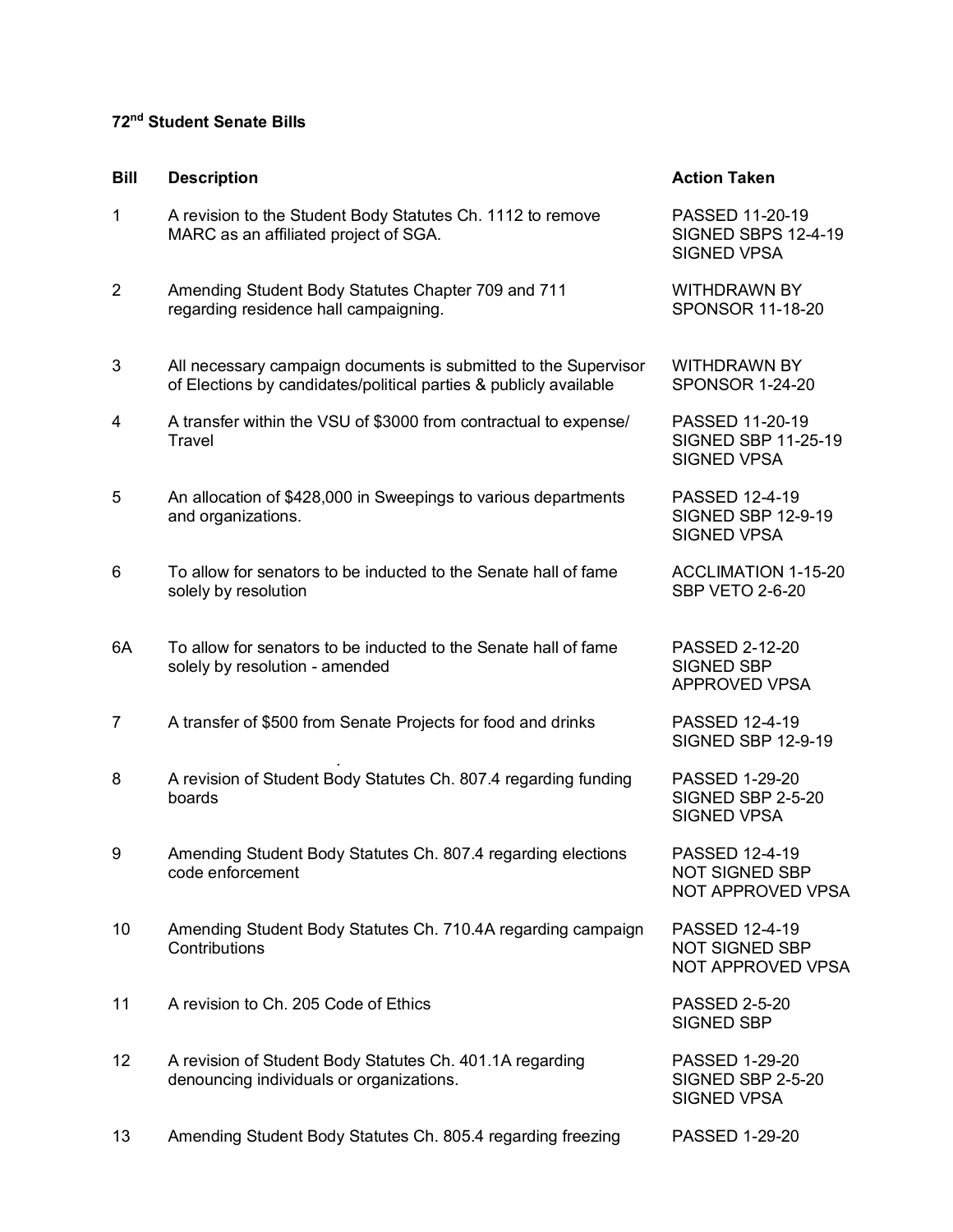|    | RSO funds                                                                                                                                                               | <b>SIGNED SBP</b><br>APPROVED VPSA                               |
|----|-------------------------------------------------------------------------------------------------------------------------------------------------------------------------|------------------------------------------------------------------|
| 14 | Amending Ch. 705.5 regarding Grad. Student Senate seats                                                                                                                 | PASSED 1-15-20<br>SIGNED SBP 2-7-20<br><b>SIGNED VPSA</b>        |
| 15 | Amending Student Body statutes Ch. 607.1D regarding Grad.<br>students and COGS Legislation                                                                              | <b>WITHDRAWN BY</b><br><b>SPONSOR 2-5-20</b>                     |
| 16 | An allocation of \$500 from Senate Projects to the Academic-<br><b>Center for Excellence</b>                                                                            | PASSED 1-28-20<br>SIGNED SBP 2-3-20<br><b>SIGNED VPSA</b>        |
| 17 | A revision to the Student Body Statues Ch.400.2, 405.2 and<br>413.2 regarding Senate Officers                                                                           | PASSED 1-15-20<br>SIGNED SBP 2-3-20<br><b>SIGNED VPSA</b>        |
| 18 | Re-introducing and updating the bill that would amend Statutes<br>701.1, 702.2, 704.2, 712.1 to include candidate statements of<br>interest and a SGA candidate booklet | <b>WITHDRAWN BY</b><br><b>SPONSOR 1-24-20</b>                    |
| 19 | An allocation of \$521 from Senate Projects to Sustainable Campus                                                                                                       | <b>PASSED 1-29-20</b><br>SIGNED SBP 2-5-20<br><b>SIGNED VPSA</b> |
| 20 | A transfer of \$1000 within Senior Class Council from Expense to<br>Food.                                                                                               | PASSED 1-29-20<br>SIGNED SBP 2-5-20<br><b>SIGNED VPSA</b>        |
| 21 | A transfer of \$1,000 within BSU from Contractual Services to Food                                                                                                      | PASSED 1-29-20<br><b>SIGNED SBP 2-5-20</b><br><b>SIGNED VPSA</b> |
| 22 | A revision to Ch. 100.7 and 1005 with regards to the name of<br>HLSU.                                                                                                   | <b>PASSED 1-29-20</b><br>SIGNED SBP 2-7-20<br><b>SIGNED VPSA</b> |
| 23 | A revision to the Student Body Statute Ch.413.7 with regards<br>To the Senator of the Year Award.                                                                       | PASSED 2-25-20<br><b>SIGNED SBP</b><br><b>SIGNED VPSA</b>        |
| 24 | Amending Ch. 915 adding and creating the Mental Health Council                                                                                                          | <b>FAILED IN IA 1-28-20</b>                                      |
| 25 | To clarify the manner in which Student government meetings are<br>advertised to the public                                                                              | <b>WITHDRAWN BY</b><br><b>SPONSOR 1-24-20</b>                    |
| 26 | To amend Student Body Statutes Ch. 504 regarding qualifications<br>for Student Defender position                                                                        | PASSED 4-1-20<br><b>VETOED 4-29-20</b>                           |
| 27 | A revision to the Student Body Statutes 807.6 regarding fostering<br>debate for PAC & RTAC.                                                                             | PASSED 3-4-20<br><b>SIGNED SBP 3-11-20</b><br><b>SIGNED VPSA</b> |
| 28 | Amending Student Body Statutes Ch. 807.6 regarding voting on                                                                                                            | <b>FAILED IN FINANCE</b>                                         |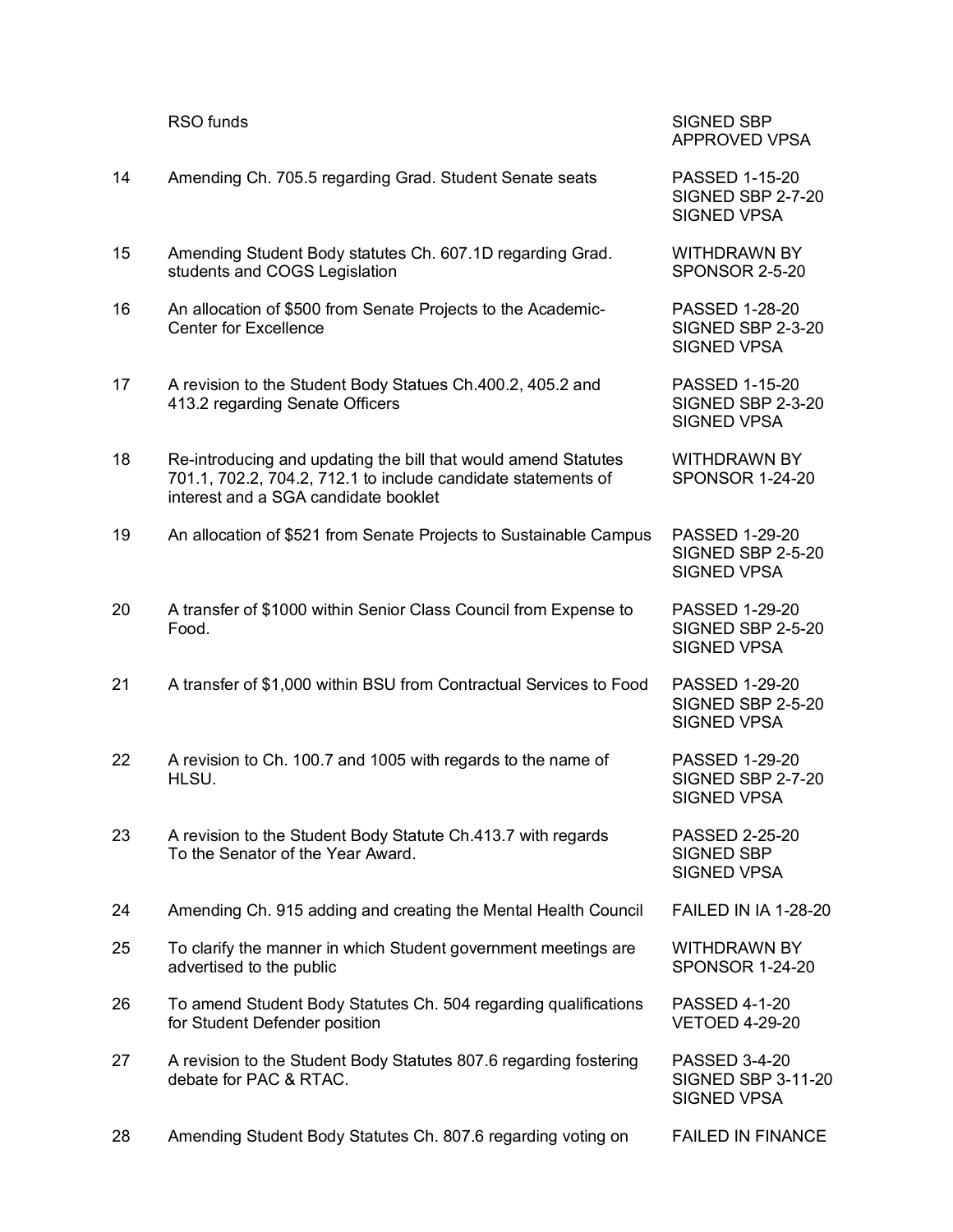## PAC and RTAC requests 2-12-20

- 29 A revision to the Student Body Statute Ch. 900 to create the PASSED 2-18-20 Council for Accessibility Advocation. The SIGNED SBP 4-24-20
- 30 An allocation from Senate Projects to install pull-up bars by PASSED 2-05-20 Mike Long Track SIGNED SBP
- 31 Amending Student Body Statutes Ch. 420 to define legislation PASSED 4-1-20
- 32 A revision to the Student Body Statute Ch. 711.4 with regards PASSED 2-12-20<br>To the enforcement of the election code. SIGNED SBP To the enforcement of the election code.
- 33 Amending Student Body Statutes Ch. 412.3 with regards to FAILED IN SLAA 2-10-20 the Senate Award for Excellence
- 34 A revision to Student Body Statute Ch. 405.5 with regards to PASSED 2-12-20 Assistant special prosecutors. The state of the SIGNED SBP
- 35 To outline legislative procedure related to holy days WITHDRAWN IN
- 36 A transfer of \$1780 from VSU travel to expense. PASSED 2-12-20
- 37 A transfer of 1000 from VSU travel to contractual services. PASSED 2-12-20
- 38 Amending Student Body Statutes Ch. 1011 with regards to WITHDRAWN BY VSU's affiliation with the Student Veterans of America SPONSOR 2-17-20
- 39 Amending Student Body Statutes Ch. 807.6k regarding funding TABLED IN FINANCE board budgets in the fall
- 40 A revision to Student Body Statute Ch. 203 regarding public PASSED 2-25-20 Notice congruency. The state of the state of the SIGNED SBP SIGNED SBP
- 41 A revision to the Student Body Statutes Ch. 403.2 regarding PASSED 3-4-20 the Senate newsletter  $\sim$  SIGNED SBP 3-11-20
- 42 A revision to the Student Body Statutes Ch.410.2B regarding PASSED 3-4-20 student comments. The student comments of the student student student student student students of the student s

SIGNED VPSA

APPROVED VPSA

SIGNED SBP 4-24-20 SIGNED VPSA

NOT SIGNED VPSA

APPROVED VPSA

JUDICIARY 3-30-20

SIGNED SBP APPROVED VPSA

SIGNED SBP APPROVED VPSA

APPROVED VPSA

SIGNED VPSA

SIGNED VPSA

43 Amending Student Body Statutes Ch. 205.3 regarding student WITHDRAWN IN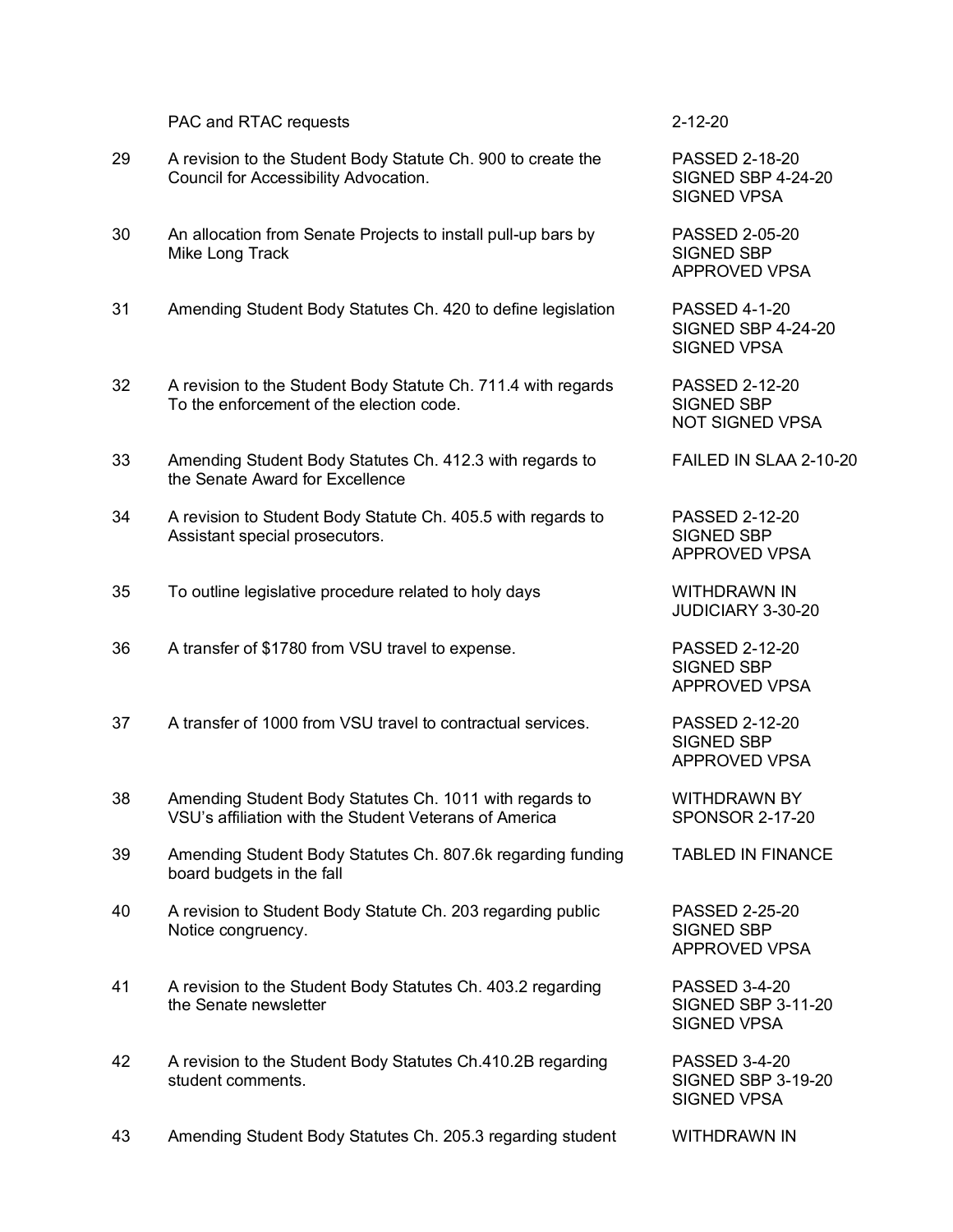political party positions JUDICIARY 3-3-20

44 Misnumbered 45 A transfer of \$2000 from Senate Projects to RTAC FAILED IN BUDGET 2-25-20 46 A transfer of \$750 within OGA from Food to Expense. PASSED 2-25-20 SIGNED SBP APPROVED VPSA 47 Amending Student Body Statutes Ch. 807.6 regarding new WITHDRAWN BY information in funding requests SPONSOR 3-3-20 48 Amending Student Body Statutes Ch. 202 regarding the Oath FAILED IN JUDICIARY of Office 3-4-20 49 A revision to the Student Body Statutes Ch. 205 regarding the PASSED 3-4-20 **Code of Ethics.** SIGNED SBP 3-19-20 SIGNED VPSA 50 An allocation of \$200,000 in Central Reserves to various budgeted PASSED 3-4-20 departments and organizations SIGNED SBP 3-19-20 NOT APPROVED VPSA 51 An amendment to Student Body Statutes Ch. 306.3 regarding State PASSED 3-04-20 of Student Body Address attendees SIGNED SBP 3-11-20 SIGNED VPSA 52 To ban the purchase and use of disposable plastic water bottles FAILED IN with A&S monies. **All any structures** and the structure of the structure of the JUDICIARY 3-9-20 53 A revision made to the Student Body Statutes Ch. 807 PASSED 3-11-20 regarding PAC/RTAC balances SIGNED SBP 3-31-20 SIGNED VPSA 54 A transfer for \$2500 from Exec Projects to Cultural Graduation PASSED 3-4-20 SIGNED SBP 3-11-20 SIGNED VPSA 55 A revision made to the Student Body Statutes Ch. 915 to PASSED 3-11-20 Create the Office of Mental Health Council SIGNED SBP 3-11-20 SIGNED VPSA 56 A transfer of \$500 within Junior Class Council Expense to Food PASSED 3-4-20 SIGNED SBP 3-11-20 SIGNED VPSA 57 Amending Student Body Statutes clarifying advertising regarding TABLED IN FINANCE RSOs 58 Amending Student Body Statutes 807.6G clarifying funding to TABLED IN FINANCE organizations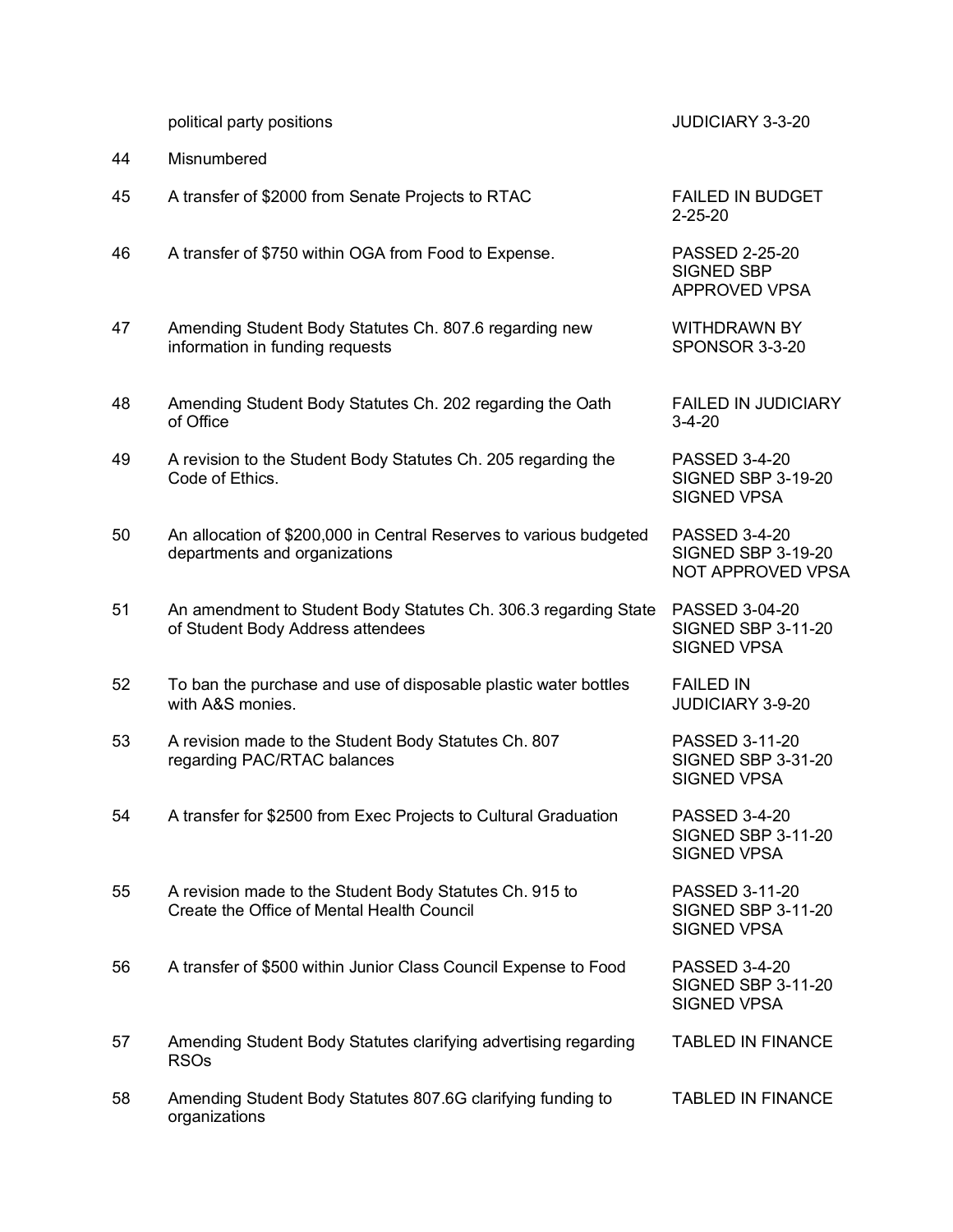| 59 | A revision to Ch. 206.2 to restore checks and balances to SGA                                                 | PASSED 3-11-20<br><b>SIGNED SBP 3-31-20</b><br><b>SIGNED VPSA</b> |
|----|---------------------------------------------------------------------------------------------------------------|-------------------------------------------------------------------|
| 60 | A revision is made to Ch. 101.5 to define Senior Class Council as<br>a major office                           | PASSED 3-11-20<br><b>SIGNED SBP 3-30-20</b><br><b>SIGNED VPSA</b> |
| 61 | To create a designated survivor for the State of the Student Body<br><b>Address</b>                           | <b>WITHDRAWN BY</b><br>SPONSOR 3.9                                |
| 62 | To remove unconstitutional powers of the HLSU from Student Body<br>statues.                                   | <b>TABLED IN</b><br><b>JUDICIARY</b>                              |
| 63 | To remove unconstitutional powers of the PSU from Student Body<br>statues.                                    | <b>WITHDRAWN BY</b><br>SPONSOR 3.9                                |
| 64 | To remove unconstitutional powers of the VSU from Student Body<br>statues.                                    | <b>WITHDRAWN BY</b><br>SPONSOR 3.9                                |
| 65 | To remove unconstitutional powers of the VSU from Student Body<br>statues. (Repeat of Bill 64)                | <b>WITHDRAWN BY</b><br>SPONSOR 3.9                                |
| 66 | Amending Student Body Statutes Ch. 307 regarding changing the<br>SGA application                              | <b>TABLED IN SENATE</b>                                           |
| 67 | An allocation of \$850 from AASU Travel to Expense to fund a<br><b>Student for LeaderShape</b>                | PASSED 3-11-20<br><b>SIGNED SBP 3-31-20</b><br><b>SIGNED VPSA</b> |
| 68 | Amending Student Body Statutes Ch. 807.6 regarding RTAC                                                       | <b>REFERRED TO FINANCE</b>                                        |
| 69 | A revision is made to the Student Body Statutes Ch. 413.7<br>To revise voting for senate awards in the spring | <b>PASSED 4-1-20</b><br><b>SIGNED SBP 4-24-20</b>                 |
| 70 | A transfer of \$8500 from Senate Projects to New Student &<br>Family Programs to pay for orientation bags.    | <b>TABLED IN BUDGET</b>                                           |
| 71 | A transfer of \$8,675 from Executive Projects to New Student &<br>Family Programs to pay for orientation bags | <b>TABLED IN BUDGET</b>                                           |
| 72 | Amending Student Body Statutes Ch. 303.2 regarding TLI<br>Leadership.                                         | <b>REFERRED TO</b><br><b>JUDICIARY</b>                            |
| 73 | A transfer of \$5000 is made from Senate Projects to<br>Innovation Hub.                                       | <b>PASSED 4-1-20</b><br><b>SIGNED SBP 4-24-20</b>                 |
| 74 | A transfer of \$4314 from Senate Projects to Facilities for COB<br>tables                                     | <b>TABLED IN SENATE</b>                                           |
| 75 | Amending Student Body Statutes Ch. 807.6G regarding travel<br>funding limits                                  | <b>REFERRED TO</b><br><b>COMMITTEES</b>                           |